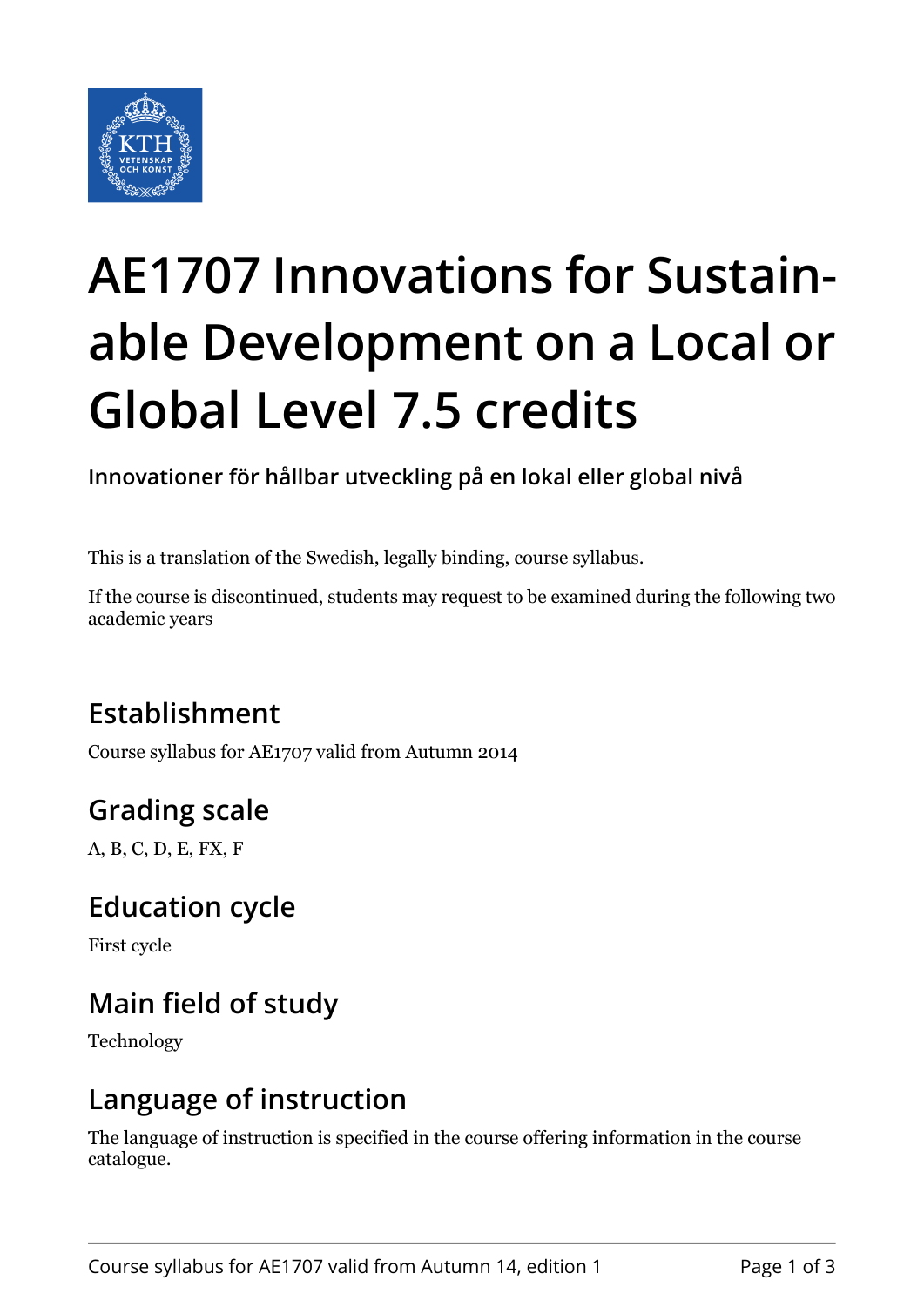## **Intended learning outcomes**

Describe, problemitise and discuss what drives economic, social and technological development and how it impacts the environment.

Describe the role of globalization and technology in development , threats and opportunities

. Analyze and describe what sustainable development stands for environmentally, economically , technically and socially , and how these dimensions are linked to each other .

Describe how historical, political , economic and social structures promote or hinder sustainable development on a national, regional and global scale.

Identify and apply the knowledge which is beneficial to sustainable development , nationally and globally .

Plan, execute and present an independent work which results in an idea/innovation relating to sustainable development.

Be able to participate in a student-driven project and idea competition with a focus on sustainable development , NORQUEST .

#### **Course contents**

The course is an evening class, in English, with a focus on sustainable development , entrepreneurship and innovation at both local and global levels. The aim is for students to develop a concrete proposal (idea / innovation) that promote sustainable development. This can be a technical application , a method / model , a mobile application (App) or the like.

The lectures will partly provide an introduction and examples of different problems found in developed as well as developing countries and demonstrate the role of technology , and provide tools and inspiration for project ideas.

The lectures will deal with different concepts such as sustainable urban development , communication and ICT , energy, water- related issues, the global chemical use , innovation and entrepreneurship, and more. Moreover, various tools for business intelligence and problem analysis, goal setting, written and oral reports , etc. to be treated .

The student will undertake a feasibility study with a problem inventory of "a sustainability issue " and then propose a solution , innovation , presented in a " Concept Note" , which can participate in a student-driven ideas competition sponsored by the business community.

## **Disposition**

The course is an evening class, in English, where speakers from KTH and various agencies, companies and organizations will share their knowledge and experience .

The course consists of a lecture block , homework assignments and an essay presented in writing and orally .

The essay shall consist of a well-informed proposals to be able to participate in a design contest or be the basis of a degree at the bachelor's or master's level (eg support a MFS application).

## **Specific prerequisites**